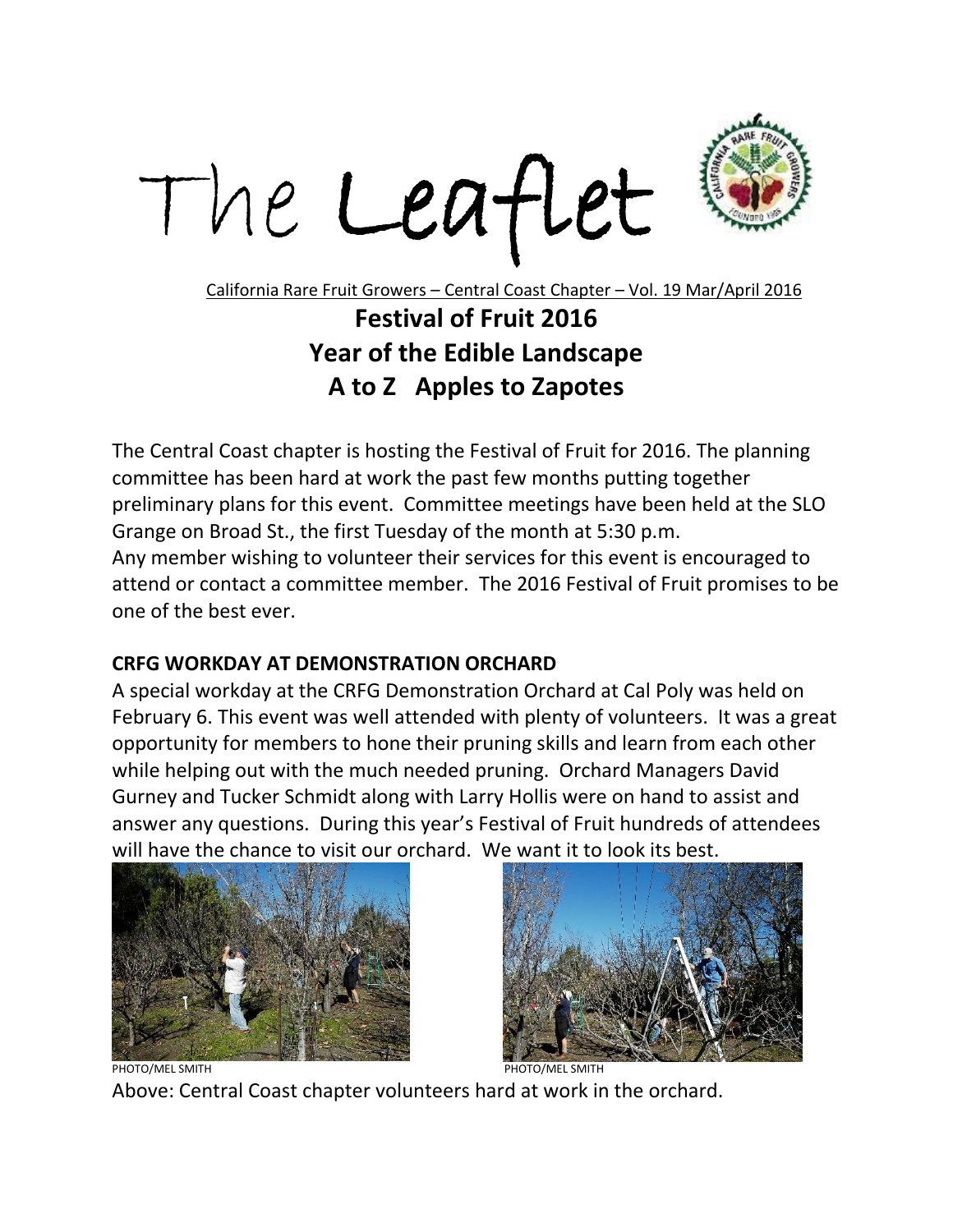## **ANNUAL SCION EXCHANGE**

The Central Coast chapter held its annual scion exchange on Saturday, February  $20<sup>th</sup>$ . This is our most important fundraiser for the year. 40 plus volunteers gathered at Cal Poly on Friday night to help with setup. The event opened to the public at 1 pm on Saturday. The turnout is believed to be the best ever. Our "Gifted Grafters" put on amazing demonstrations.

 $\overline{\phantom{a}}$ 



PHOTOS/MEL SMITH **PHOTOS** PHOTO CONTRACT THE PHOTO CONTRACT THE PHOTO CONTRACT THE PHOTO CONTRACT THE PHOTO CONTRACT THE PHOTO CONTRACT THE PHOTO CONTRACT THE PHOTO CONTRACT THE PHOTO CONTRACT THE PHOTO CONTRACT THE PHOTO





Inside at the Scion Exchange. Grafters picking out scion wood.



PHOTO/MELSMITH **PHOTO/MELSMITH** 

"Gifted Grafters" hard at work.